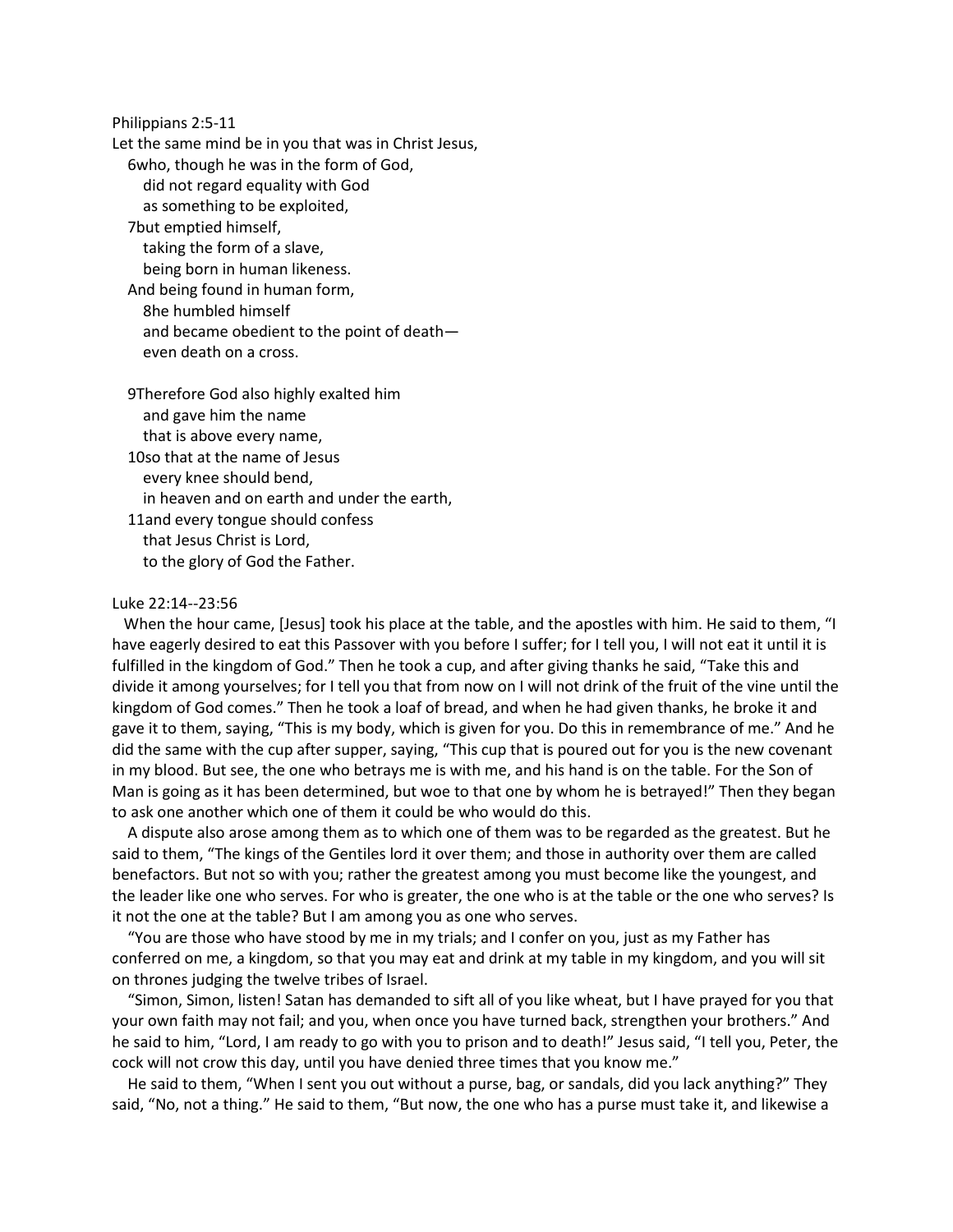bag. And the one who has no sword must sell his cloak and buy one. For I tell you, this scripture must be fulfilled in me, 'And he was counted among the lawless'; and indeed what is written about me is being fulfilled." They said, "Lord, look, here are two swords." He replied, "It is enough."

 He came out and went, as was his custom, to the Mount of Olives; and the disciples followed him. When he reached the place, he said to them, "Pray that you may not come into the time of trial." Then he withdrew from them about a stone's throw, knelt down, and prayed, "Father, if you are willing, remove this cup from me; yet, not my will but yours be done." [Then an angel from heaven appeared to him and gave him strength. In his anguish he prayed more earnestly, and his sweat became like great drops of blood falling down on the ground.<sup>||</sup> Then he got up from prayer, he came to the disciples and found them sleeping because of grief, and he said to them, "Why are you sleeping? Get up and pray that you may not come into the time of trial."

While he was still speaking, suddenly a crowd came, and the one called Judas, one of the twelve, was leading them. He approached Jesus to kiss him; but Jesus said to him, "Judas, is it with a kiss that you are betraying the Son of Man?" When those who were around him saw what was coming, they asked, "Lord, should we strike with the sword?" Then one of them struck the slave of the high priest and cut off his right ear. But Jesus said, "No more of this!" And he touched his ear and healed him. Then Jesus said to the chief priests, the officers of the temple police, and the elders who had come for him, "Have you come out with swords and clubs as if I were a bandit? When I was with you day after day in the temple, you did not lay hands on me. But this is your hour, and the power of darkness!"

Then they seized him and led him away, bringing him into the high priest's house. But Peter was following at a distance. When they had kindled a fire in the middle of the courtyard and sat down together, Peter sat among them. Then a servant-girl, seeing him in the firelight, stared at him and said, "This man also was with him." But he denied it, saying, "Woman, I do not know him." A little later someone else, on seeing him, said, "You also are one of them." But Peter said, "Man, I am not!" Then about an hour later still another kept insisting, "Surely this man also was with him; for he is a Galilean." But Peter said, "Man, I do not know what you are talking about!" At that moment, while he was still speaking, the cock crowed. The Lord turned and looked at Peter. Then Peter remembered the word of the Lord, how he had said to him, "Before the cock crows today, you will deny me three times." And he went out and wept bitterly.

Now the men who were holding Jesus began to mock him and beat him; they also blindfolded him and kept asking him, "Prophesy! Who is it that struck you?" They kept heaping many other insults on him.

When day came, the assembly of the elders of the people, both chief priests and scribes, gathered together, and they brought him to their council. They said, "If you are the Messiah, tell us." He replied, "If I tell you, you will not believe; and if I question you, you will not answer. But from now on the Son of Man will be seated at the right hand of the power of God." All of them asked, "Are you, then, the Son of God?" He said to them, "You say that I am." Then they said, "What further testimony do we need? We have heard it ourselves from his own lips!":

Then the assembly rose as a body and brought Jesus before Pilate. They began to accuse him, saying, "We found this man perverting our nation, forbidding us to pay taxes to the emperor, and saying that he himself is the Messiah, a king." Then Pilate asked him, "Are you the king of the Jews?" He answered, "You say so." Then Pilate said to the chief priests and the crowds, "I find no basis for an accusation against this man." But they were insistent and said, "He stirs up the people by teaching throughout all Judea, from Galilee where he began even to this place."

When Pilate heard this, he asked whether the man was a Galilean. And when he learned that he was under Herod's jurisdiction, he sent him off to Herod, who was himself in Jerusalem at that time. When Herod saw Jesus, he was very glad, for he had been wanting to see him for a long time, because he had heard about him and was hoping to see him perform some sign. He questioned him at some length, but Jesus gave him no answer. The chief priests and the scribes stood by, vehemently accusing him. Even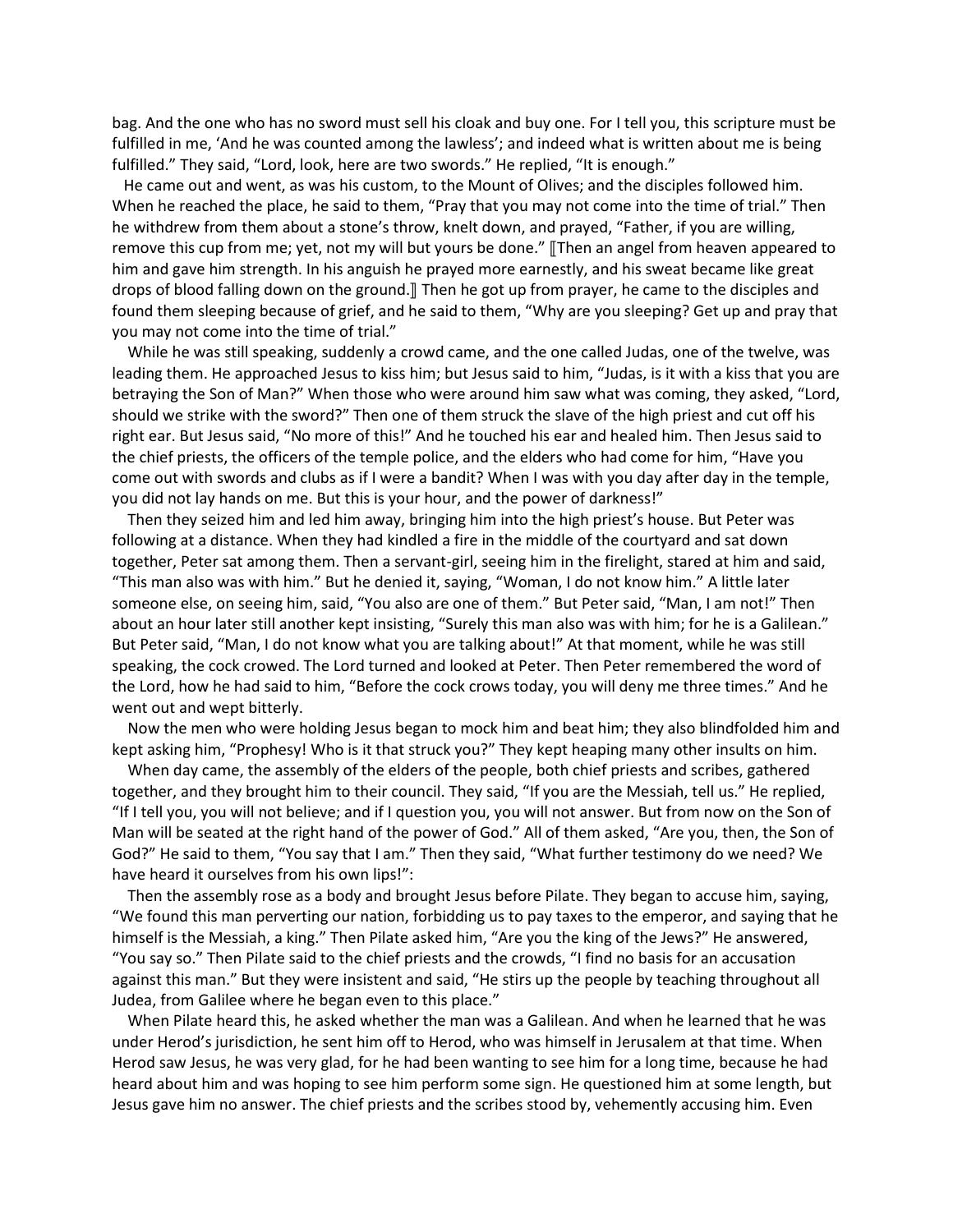Herod with his soldiers treated him with contempt and mocked him; then he put an elegant robe on him, and sent him back to Pilate. That same day Herod and Pilate became friends with each other; before this they had been enemies.

Pilate then called together the chief priests, the leaders, and the people, and said to them, "You brought me this man as one who was perverting the people; and here I have examined him in your presence and have not found this man guilty of any of your charges against him. Neither has Herod, for he sent him back to us. Indeed, he has done nothing to deserve death. I will therefore have him flogged and release him."

Then they all shouted out together, "Away with this fellow! Release Barabbas for us!" (This was a man who had been put in prison for an insurrection that had taken place in the city, and for murder.) Pilate, wanting to release Jesus, addressed them again; but they kept shouting, "Crucify, crucify him!" A third time he said to them, "Why, what evil has he done? I have found in him no ground for the sentence of death; I will therefore have him flogged and then release him." But they kept urgently demanding with loud shouts that he should be crucified; and their voices prevailed. So Pilate gave his verdict that their demand should be granted. He released the man they asked for, the one who had been put in prison for insurrection and murder, and he handed Jesus over as they wished.

As they led him away, they seized a man, Simon of Cyrene, who was coming from the country, and they laid the cross on him, and made him carry it behind Jesus. A great number of the people followed him, and among them were women who were beating their breasts and wailing for him. But Jesus turned to them and said, "Daughters of Jerusalem, do not weep for me, but weep for yourselves and for your children. For the days are surely coming when they will say, 'Blessed are the barren, and the wombs that never bore, and the breasts that never nursed.' Then they will begin to say to the mountains, 'Fall on us'; and to the hills, 'Cover us.' For if they do this when the wood is green, what will happen when it is dry?"

Two others also, who were criminals, were led away to be put to death with him. When they came to the place that is called The Skull, they crucified Jesus there with the criminals, one on his right and one on his left. [Then Jesus said, "Father, forgive them; for they do not know what they are doing."] And they cast lots to divide his clothing. And the people stood by, watching; but the leaders scoffed at him, saying, "He saved others; let him save himself if he is the Messiah of God, his chosen one!" The soldiers also mocked him, coming up and offering him sour wine, and saying, "If you are the King of the Jews, save yourself!" There was also an inscription over him, "This is the King of the Jews."

One of the criminals who were hanged there kept deriding him and saying, "Are you not the Messiah? Save yourself and us!" But the other rebuked him, saying, "Do you not fear God, since you are under the same sentence of condemnation? And we indeed have been condemned justly, for we are getting what we deserve for our deeds, but this man has done nothing wrong." Then he said, "Jesus, remember me when you come into your kingdom." He replied, "Truly I tell you, today you will be with me in Paradise."

It was now about noon, and darkness came over the whole land until three in the afternoon, while the sun's light failed; and the curtain of the temple was torn in two. Then Jesus, crying with a loud voice, said, "Father, into your hands I commend my spirit." Having said this, he breathed his last. When the centurion saw what had taken place, he praised God and said, "Certainly this man was innocent." And when all the crowds who had gathered there for this spectacle saw what had taken place, they returned home, beating their breasts. But all his acquaintances, including the women who had followed him from Galilee, stood at a distance, watching these things.

Now there was a good and righteous man named Joseph, who, though a member of the council, had not agreed to their plan and action. He came from the Jewish town of Arimathea, and he was waiting expectantly for the kingdom of God. This man went to Pilate and asked for the body of Jesus. Then he took it down, wrapped it in a linen cloth, and laid it in a rock-hewn tomb where no one had ever been